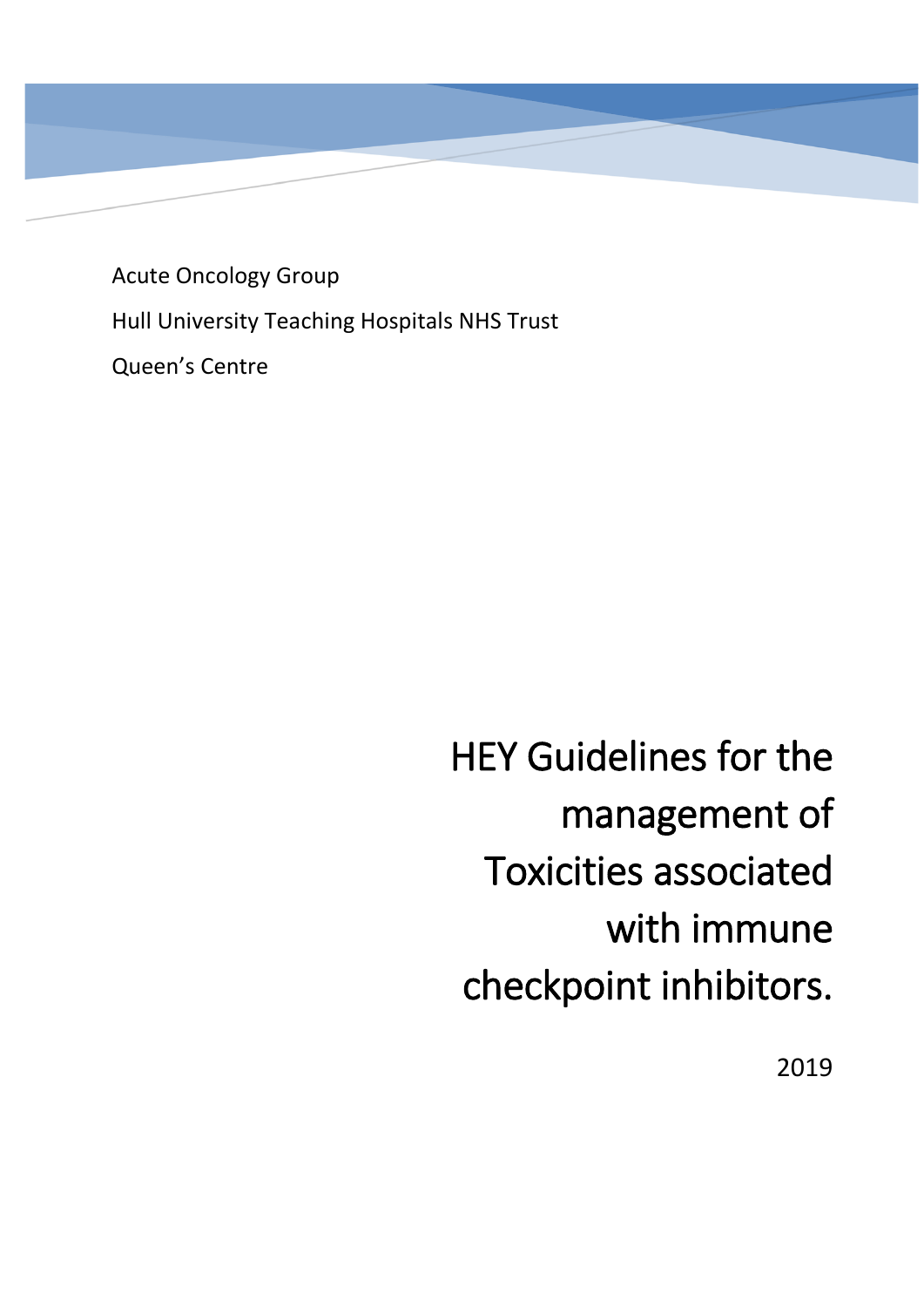# **Version Control**

**This is a controlled document please destroy all previous versions on receipt of a new version** 

**Date Approved: January 2017 Review Date: January 2019**

| <b>Version</b> | Date Issued  | <b>Review Date</b> | <b>Brief Summary of Change</b> | <b>Owner's Name</b>                |
|----------------|--------------|--------------------|--------------------------------|------------------------------------|
| 1.0            | January 2017 | January 2019       | <b>Original Document</b>       | <b>Acute Oncology Group</b><br>HEY |
| 1.1            | May 2019     | May 2021           | Review and Dtae revised        | <b>AOG</b>                         |

# Signature Sheet

| This Document has been agreed by the following                       |                             |                 |                                                                   |                     |  |  |
|----------------------------------------------------------------------|-----------------------------|-----------------|-------------------------------------------------------------------|---------------------|--|--|
| Acute oncology lead at HEY                                           | Dr Nabil El-<br>Mahdawi     | January<br>2017 | Acute oncology lead at HEY                                        | Dr Nabil El-Mahdawi |  |  |
| Acute Oncology Lead NLAG and<br>Neutropenic Sepsis Subgroup<br>Chair | Dr Georgios<br><b>Bozas</b> | January<br>2017 | Acute Oncology Lead NLAG and Neutropenic Sepsis<br>Subgroup Chair | Dr Georgios Bozas   |  |  |
| Acute oncology lead at<br>Scarborough General Hospital               |                             | January<br>2017 | Acute oncology lead at Scarborough General Hospital               |                     |  |  |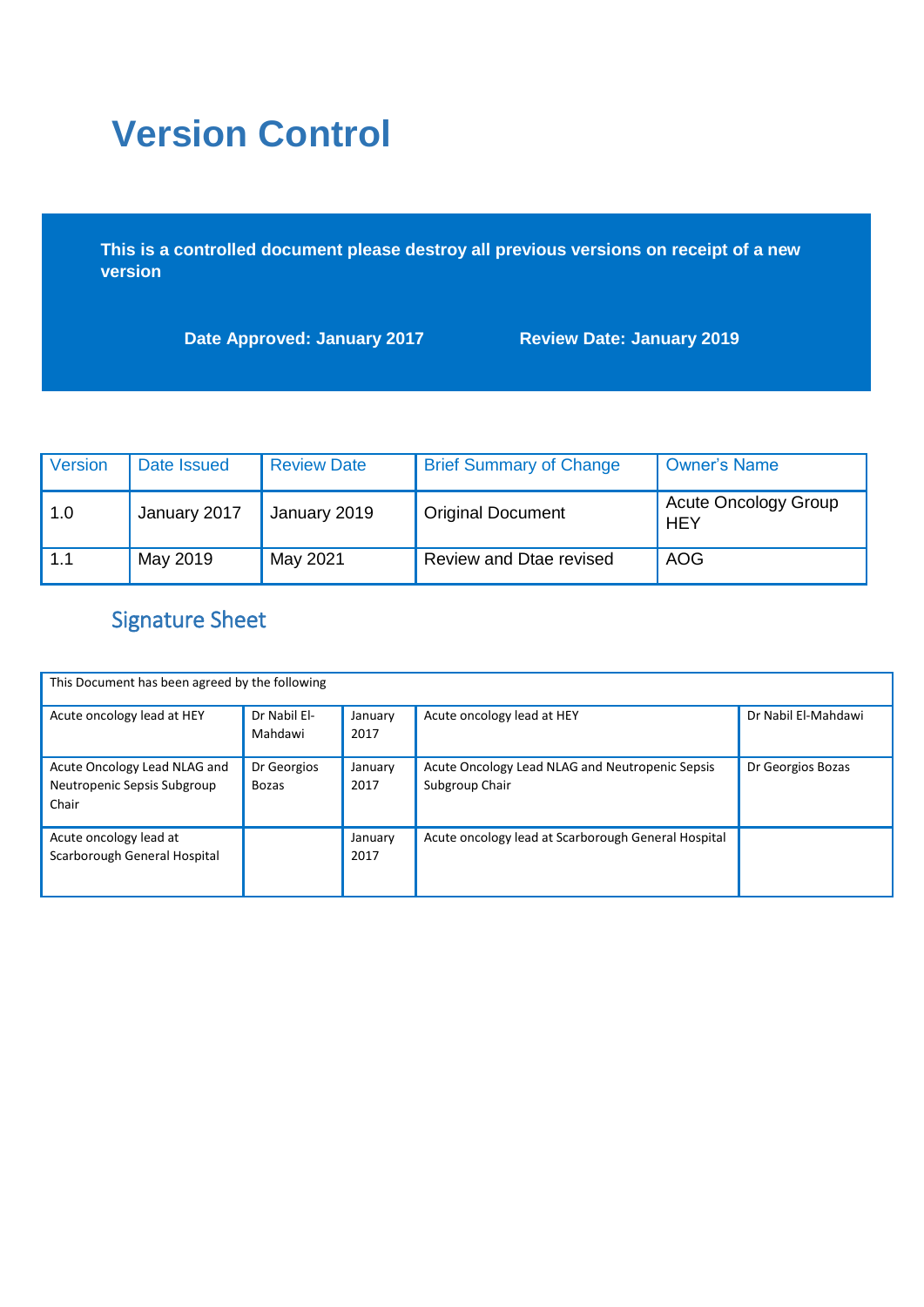# HEY Guidelines for the management of Toxicities associated with immune checkpoint inhibitors.

Ipilimumab (anti-CTLA4 Mab), nivolumab and pembrolizumab (anti-PD-1 Mab) are being introduced in the management of a variety of metastatic malignancies including malignant melanoma, renal cancer and lung cancer. The use of such medications are expected to become more prevalent as research identifies additional indications.

The immune checkpoint inhibitors (ICPIs) share a list of immune-mediated toxicities induced by the deregulation of the immune system which is the basis of the mode of action of these agents. Significant attention needs to be given for managing patients experiencing toxicity from ICPIs since they often resemble toxicity caused by cytotoxic chemotherapy but management needs to be very specific often quite diverse from algorithms developed for cytotoxics.

Awareness of the possible immune-mediated toxicities associated with these agents within the context of units managing patients with acute presentation of symptoms while being treated with ICPIs is crucial for their safe and appropriate managemet inorder to avert unnecessary morbidity or even mortality.

In the following sections we describe the major categories of immune-mediated toxicities caused by these agents and the principles of their management.

Specialist advice will need to be sought early in the management of severe toxicity.

The CTCAE v4 criteria are used throughout the document to grade toxicity.

#### **Principles**

The following principles have been published by the manufacturer of nivolumab and ipilimumab as part of risk minimisation material produced as part of regulatory application reflecting the products' SPC and may serve as basic guidelines for the management of toxicity of this class of agents.

"Early identification of adverse reactions and timely intervention are an important part of the appropriate use of nivolumab or nivolumab in combination with ipilimumab

Patients should be monitored continuously (including at least up to 5 months after the last dose) as an adverse reaction with nivolumab or nivolumab in combination with ipilimumab may occur at any time during or after discontinuation of therapy.

If immunosuppression with corticosteroids is used to treat an adverse reaction, a taper of at least 1 month duration should be initiated upon improvement.

Rapid tapering may lead to worsening or recurrence of the adverse reaction.

Non-corticosteroid immunosuppressive therapy should be added if there is worsening or no improvement despite corticosteroid use.

Prophylactic antibiotics should be used to prevent opportunistic infections in patients receiving immunosuppressive therapy.

Nivolumab or nivolumab in combination with ipilimumab should not be resumed while the patient is receiving immunosuppressive doses of corticosteroids or other immunosuppressive therapy.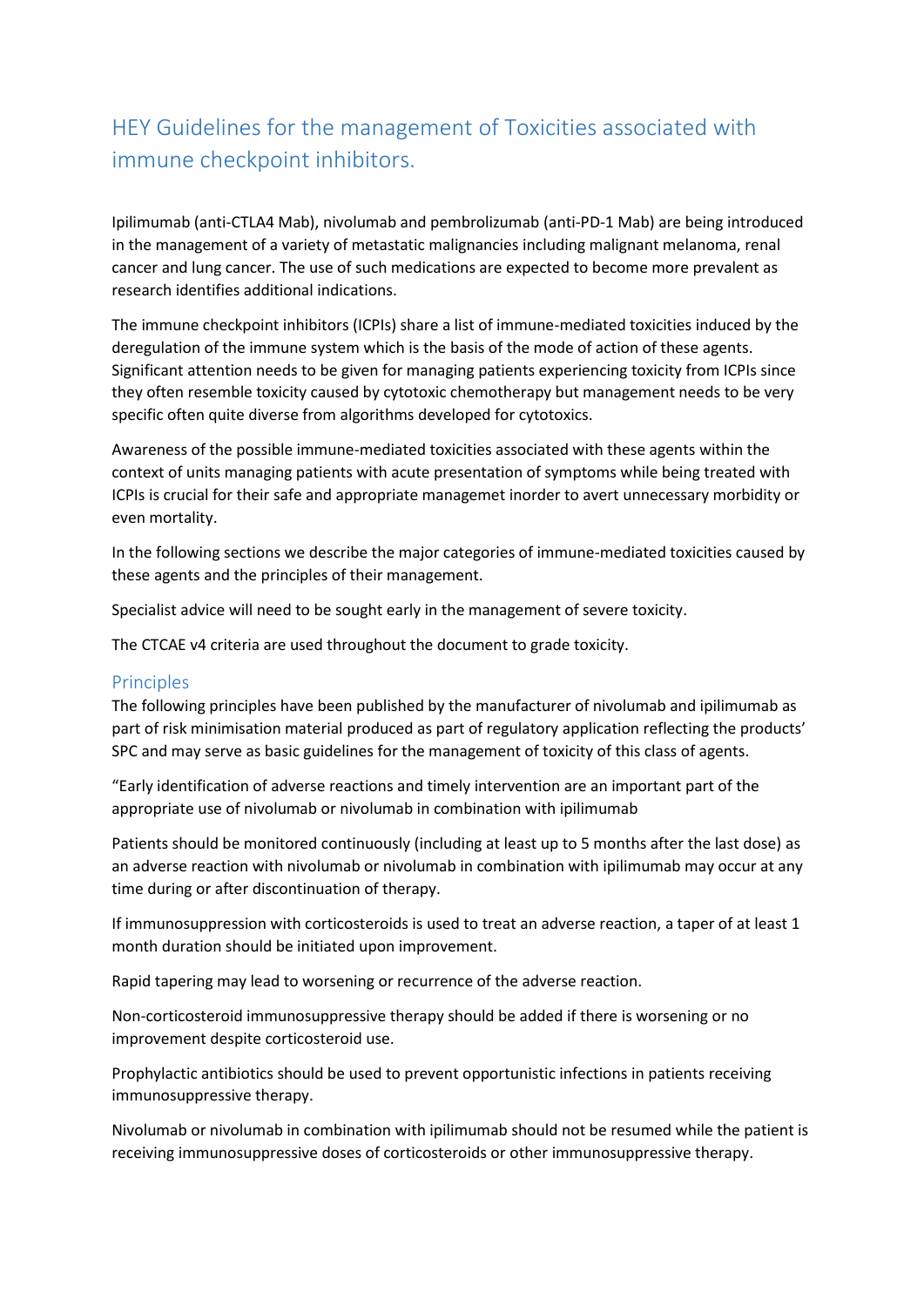When nivolumab is administered in combination with ipilimumab, if either agent is withheld, the other agent should also be withheld. If dosing is resumed after a delay, either the combination treatment or nivolumab monotherapy could be resumed based on the evaluation of the individual patient.

Nivolumab or nivolumab in combination with ipilimumab must be permanently discontinued for any severe immune-related adverse reaction that recurs and for any life threatening immune-related adverse reaction. Nivolumab or nivolumab in combination with ipilimumab should also be permanently discontinued for Grade 4 or recurrent Grade 3 immune-related adverse reactions, and for Grade 2 or 3 immune-related adverse reactions that persist despite treatment modifications or if a reduction of corticosteroid dose to 10 mg prednisone or equivalent per day cannot be achieved."

# Diarrhea / Colitis

### Signs and symptoms

- Watery, loose or soft stools
- Abdominal pain
- Mucus or blood in stool

Rule out infectious and disease-related aetiologies (stool cultures).

Inform Treating Oncologist

|                   | Grade 1          | <b>Grade 2</b>   | Grade 3                            | Grade 4                          |
|-------------------|------------------|------------------|------------------------------------|----------------------------------|
|                   | <b>Mild</b>      | <b>Moderate</b>  | <b>Severe</b>                      | Life-threatening                 |
| <b>Colitis/</b>   | Asymptomatic,    | Increase 4-6     | Increase $\geq 7$                  | Life-threatening                 |
| diarrhoea         | increase $<$ 4   | stools/day over  | stools/day over                    | consequences,                    |
|                   | stools per day   | baseline,        | baseline,                          | urgent                           |
|                   | over baseline    | abdominal pain,  | severe                             | intervention                     |
|                   |                  | mucous or blood  | abdominal                          | required                         |
|                   |                  | in stool         | pain, change                       |                                  |
|                   |                  |                  | in bowel habit,                    |                                  |
|                   |                  |                  | peritoneal                         |                                  |
|                   |                  |                  | signs, medical                     |                                  |
|                   |                  |                  | intervention                       |                                  |
|                   |                  |                  | indicated                          |                                  |
| <b>Medication</b> | Loperamide       | Loperamide       | Admit patient                      |                                  |
|                   | <b>Iv Fluids</b> | <b>IV Fluids</b> | IV fluids                          |                                  |
|                   |                  | Prednisolone     |                                    | High dose steroids (1-2mg/kg/day |
|                   |                  | 1mg/kg/day       | of methylprednisolone IV or oral   |                                  |
|                   |                  | <b>PPI</b>       | equivalents                        |                                  |
| <b>Clinical</b>   | FBC/BCP          | FBC/BCP          | Intensive monitoring as inpatient, |                                  |
| management /      | Increase         | Increase         | specialist advice.                 |                                  |
| follow-up         | monitoring       | monitoring       |                                    |                                  |
|                   |                  |                  | If symptoms do not improve or      |                                  |
|                   | If symptoms      | If symptoms      | worsen or relapse consider         |                                  |
|                   | persist or       | persist >5 days  | infliximab 5mg/kg unless           |                                  |
|                   | relapse treat as | or worsen or     | perforation, sepsis other          |                                  |
|                   | grade 2          | relapse treat as | contraindication.                  |                                  |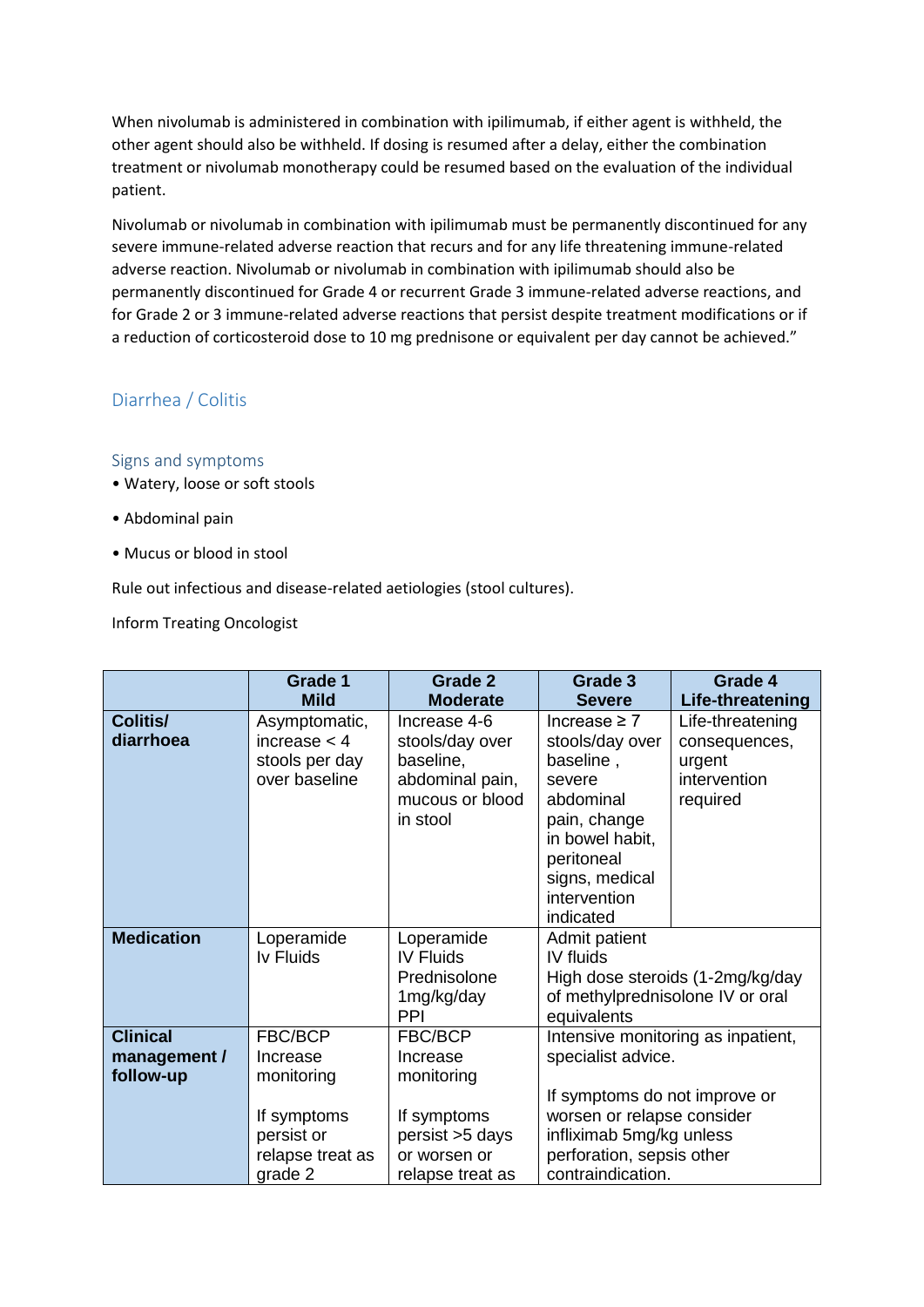|                               | grade 4<br>If symptoms<br>resolve or<br>improve to grade<br>, taper steroids<br>over 4 weeks<br>and continue<br>immunotherapy<br>after that | If symptoms resolve monotherapy<br>could be resumed for grade 3<br>diarrhoea after corticosteroid<br>tapering, combination CTLA4 and<br>PD-1 treatment should be<br>discontinued for both grade3 and 4<br>diarrhea)<br>Taper steroids over >2 months |
|-------------------------------|---------------------------------------------------------------------------------------------------------------------------------------------|------------------------------------------------------------------------------------------------------------------------------------------------------------------------------------------------------------------------------------------------------|
| Immunotherapy<br>modification | Omit/defer ICPI<br>treatment                                                                                                                | Discontinue immunotherapy<br>(permanently for relapse or grade<br>4 or for combination CTLA4/PD1<br>and grade 3 diarrhea)                                                                                                                            |

# Endocrinopathies

Severe endocrinopathies, including hypothyroidism, hyperthyroidism, adrenal insufficiency, hypophysitis, diabetes mellitus, and diabetic ketoacidosis have been observed.

Monitor patients for clinical signs and symptoms of endocrinopathies (see box below) and for hyperglycaemia and for changes in thyroid function (at the start of treatment, periodically during treatment, and as indicated based on clinical evaluation)

### Signs and Symptoms

- Fatigue
- Headache
- Mental status change
- Abdominal pain
- Unusual bowel habits
- Hypotension
- Visual disturbances
- Weight change
- Excessive thirst
- Passing a greatly increased amount of urine
- Increased appetite with a loss of weight
- Feeling tired, drowsy, weak, depressed, irritable and generally unwell

Other non-specific symptoms which may resemble other causes such as brain metastasis or underlying disease.

Unless an alternate aetiology has been identified, signs or symptoms of endocrinopathies should be considered immune-related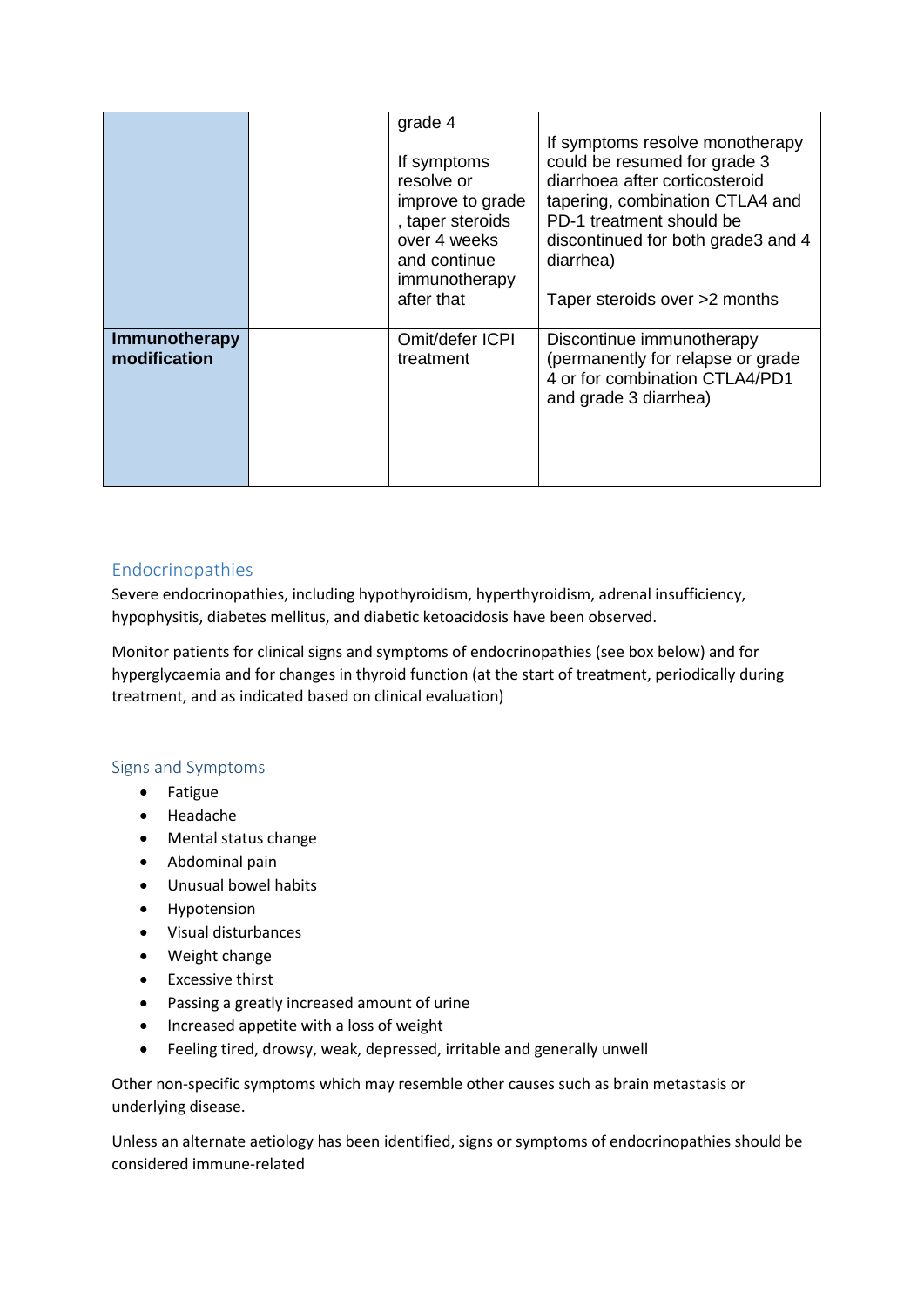|                                        | <b>Grade 1</b>                                                                                                                          | <b>Grade 2</b>                                                                                                                               | <b>Grade 3</b>                                                                                                                                                                                                            | Grade 4                                                                        |
|----------------------------------------|-----------------------------------------------------------------------------------------------------------------------------------------|----------------------------------------------------------------------------------------------------------------------------------------------|---------------------------------------------------------------------------------------------------------------------------------------------------------------------------------------------------------------------------|--------------------------------------------------------------------------------|
| <b>Hyperthyroidism</b>                 | Asymptomatic;<br>clinical or<br>diagnostic<br>observations<br>only;<br>intervention<br>not indicated                                    | Symptomatic;<br>thyroid<br>suppression<br>therapy<br>indicated;<br>limiting<br>instrumental<br><b>ADL</b>                                    | Severe<br>symptoms;<br>limiting self<br>care ADL;<br>hospitalization<br>indicated                                                                                                                                         | Life-<br>threatening<br>consequences;<br>urgent<br>intervention<br>indicated   |
| <b>Hypothyroidism</b>                  | Asymptomatic;<br>clinical or<br>diagnostic<br>observations<br>only;<br>intervention<br>not indicated                                    | Symptomatic;<br>thyroid<br>replacement<br>indicated;<br>limiting<br>instrumental<br><b>ADL</b>                                               | Severe<br>symptoms;<br>limiting self<br>care ADL;<br>hospitalization<br>indicated                                                                                                                                         | Life-<br>threatening<br>consequences;<br>urgent<br>intervention<br>indicated   |
| <b>Hypohysitis</b>                     | Asymptomatic<br>or mild<br>symptoms;<br>clinical or<br>diagnostic<br>observations<br>only;<br>intervention<br>not indicated             | Moderate;<br>minimal, local<br>or<br>noninvasive<br>intervention<br>indicated;<br>limiting age-<br>appropriate<br>instrumental<br><b>ADL</b> | Severe or<br>medically<br>significant but<br>not<br>immediately<br>life-<br>threatening;<br>hospitalization<br>or prolongation<br>of existing<br>hospitalization<br>indicated;<br>disabling;<br>limiting self<br>care ADL | Life-<br>threatening<br>consequences;<br>urgent<br>intervention<br>indicated   |
| <b>Adrenal</b><br><b>insufficiency</b> | Asymptomatic;<br>clinical or<br>diagnostic<br>observations<br>only:<br>intervention<br>not indicated<br>Grade 2:<br>Grade 3:<br>Grade 4 | Moderate<br>symptoms;<br>medical<br>intervention<br>indicated                                                                                | Severe<br>symptoms;<br>hospitalization<br>indicated                                                                                                                                                                       | : Life-<br>threatening<br>consequences;<br>urgent<br>intervention<br>indicated |
| Hyperglycaemia                         | Fasting<br>glucose value<br>>ULN - 8.9<br>mmol/L                                                                                        | Fasting<br>glucose<br>value >8.9 -<br>13.9 mmol/L                                                                                            | Glucose $>13.9$<br>$-27.8$ mmol/L;<br>hospitalization<br>indicated                                                                                                                                                        | $>27.8$ mmol/L;<br>life-threatening<br>consequences                            |
| <b>Acidosis</b>                        | pH <normal,<br>but <math>&gt;=7.3</math></normal,<br>                                                                                   |                                                                                                                                              | : $pH < 7.3$                                                                                                                                                                                                              | Life-<br>threatening<br>consequences                                           |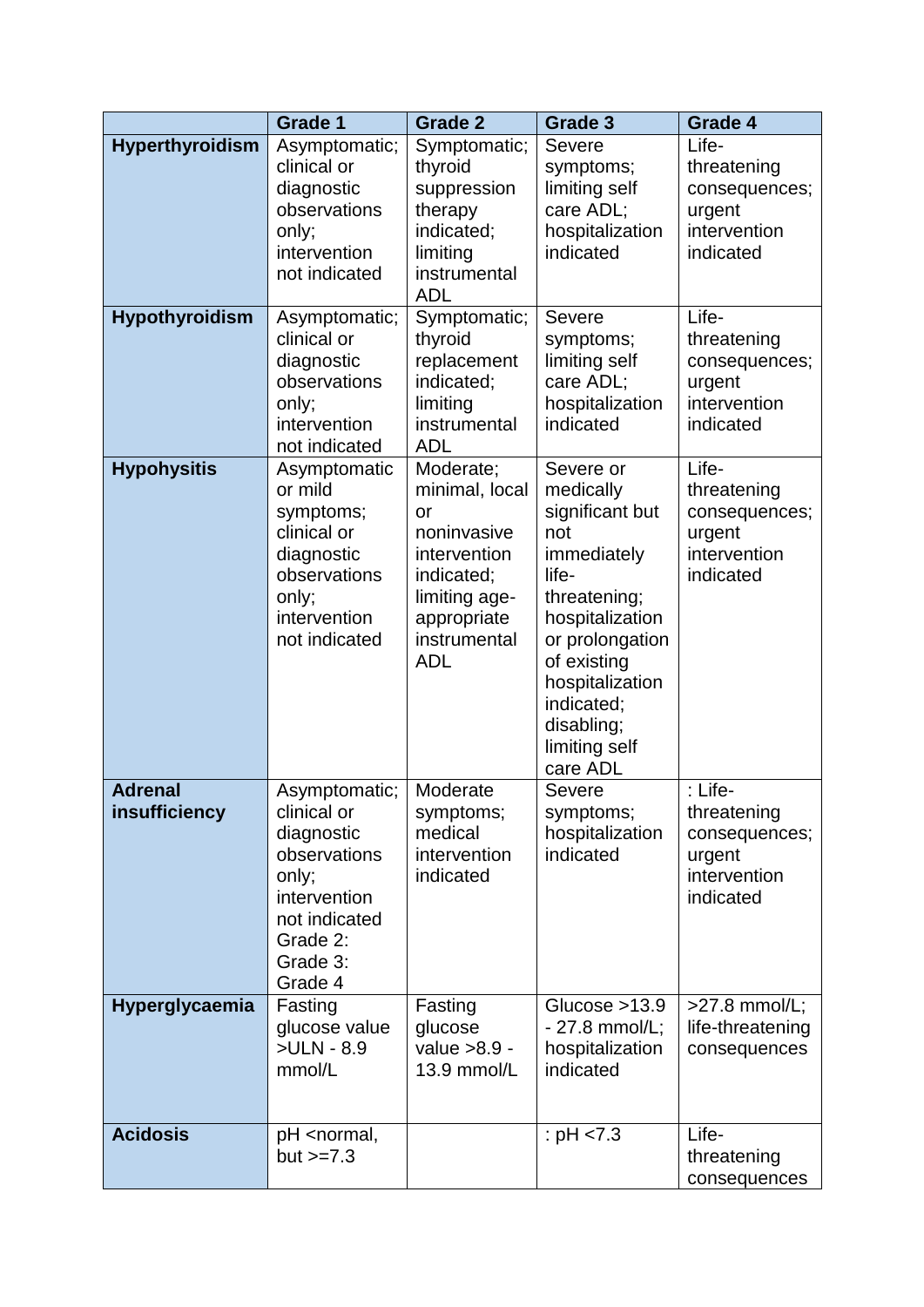- Assess: TSH, T4, T3, ACTH, LH, FSH & cortisol, prolactin, and testosterone. MRI of the pituitary when hypophysitis is suspected.
- Inform treating Oncologist.
- For asymptomatic grade 1, endocrinopathies early specialist endocrinology advice is recommended but immunotherapy can continue
- For symptomatic endocrinopathies: immunotherapy is withheld.
- For isolated symptomatic hyperthyreoidism propranolol and prednisolone 0.5-1mg.kg/day are indicated. Before initiating thyroxine replacement adrenal insufficiency must be ruled out with short synacten test if any features of hypoadrenalism are present.
- For symptomatic hyperthyroidism and hypophysitis corticosteroids are initiated such as methylprednisolone IV at 1-2mg/kg/day or IV/oral equivalents if acute gland inflammation is suspected.
- Hormone replacement therapy must me initiated as needed for hypothyreoidism, hypophysitis, hypoadrenalism, diabetes.
- Early referral to endocrinology is recommended in all cases.
- The Nivolumab and SPC recommends permanent discontinuation of the drug, for all grade 4 endocrinological events as well as for grade 3 adrenal insufficiency.
- The Pemblrolizumab SPC recommends withholding or discontinuing pembrolizumab for grade 3 and 4 hypophysitis and hyperthyreoidism.
- In general, for grade2-3 endocrinopathies that are under control with hormone replacement and if symptoms are resolved, treatment can continue with close monitoring of endocrine function.
- When steroids are used for physiological replacement immunotherapy can resume, but high dose steroids need to have been slowly tapered before resumption in other cases.
- Gonadotrophin and TSH can recover but ACTH insufficiency rarely does.

For severe endocrinopathy: Grade 3,4, severely unwell patient, dehydration, hypotension or shock

- Admit patient- URGENT endocrinology advice
- Immediate hydrocortisone 100 mg intravenously (IV) every 6 hours
- Commence IV hydration if indicated
- Exclude infection/sepsis
- Assess: TSH, T4, T3, ACTH, LH, FSH & cortisol, prolactin, testosterone piror to iv steroids
- ECG
- Withhold next cycle of immunotherapy
- MR imaging brain with pituitary cuts

### **SUSPECT ADRENAL CRISIS**

Defined by severe dehydration, hypotension or shock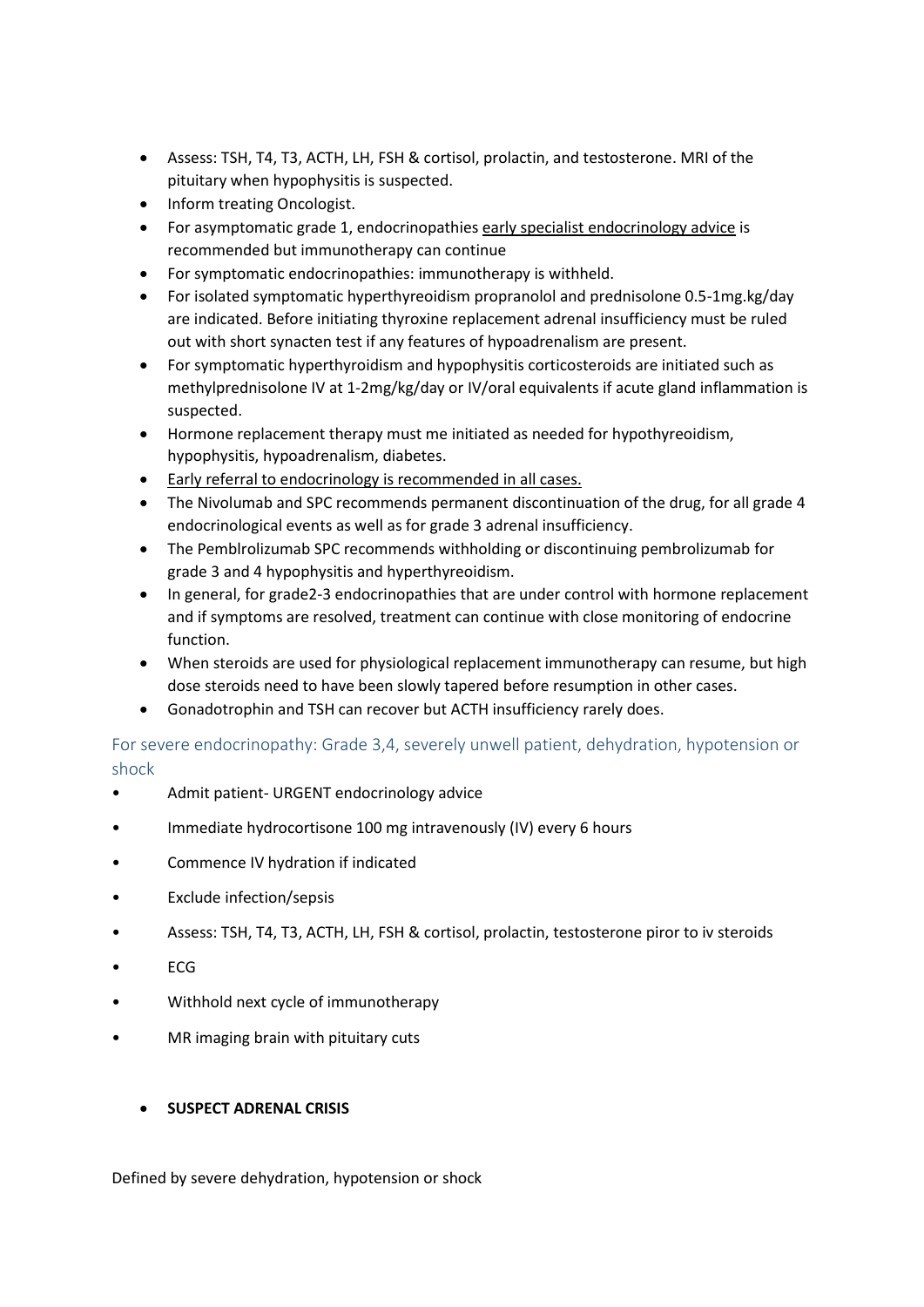### Pneumonitis

### Signs and symptoms

- Breathing difficulties or cough
- Radiographic changes (e.g. focal ground glass opacities, patchy filtrates)
- Dyspnoea
- Hypoxia

Rule out infectious and disease-related aetiologies

### **CXR**

Inform treating Oncologist

|                                                                                 | Grade 1                                                     | <b>Grade 2</b>                                                                                                                                                          | Grade 3                                                                                          | Grade 4                                                                                                                              |
|---------------------------------------------------------------------------------|-------------------------------------------------------------|-------------------------------------------------------------------------------------------------------------------------------------------------------------------------|--------------------------------------------------------------------------------------------------|--------------------------------------------------------------------------------------------------------------------------------------|
|                                                                                 | <b>Mild</b>                                                 | <b>Moderate</b>                                                                                                                                                         | <b>Severe</b>                                                                                    | Life-                                                                                                                                |
|                                                                                 |                                                             |                                                                                                                                                                         |                                                                                                  | threatening                                                                                                                          |
| <b>Pneumonitis</b>                                                              | Radiographic<br>changes only.<br>Clinically<br>asymptomatic | Mild or moderate<br>symptoms<br>(dyspnoea/cough/SOB<br>limiting instrumental<br>ADL)                                                                                    | Severe<br>symptoms;<br>limiting self<br>care ADL;<br>oxygen<br>indicated                         | Life-<br>threatening<br>respiratory<br>compromise;<br>urgent<br>intervention<br>indicated<br>(e.g.,<br>tracheotomy<br>or intubation) |
| <b>Medication</b>                                                               |                                                             | Corticosteroids<br>(methylprednisolone IV<br>1mg.kg/day or oral<br>equivalent i.e<br>prednisolone<br>1mg/kg/day                                                         | dose of<br>2 to 4 mg/kg/day<br>methylprednisolone IV or<br>IV equivalent                         | Initiate corticosteroids at a<br>Prophylactic antibiotics for                                                                        |
|                                                                                 |                                                             |                                                                                                                                                                         | opportunistic infections                                                                         |                                                                                                                                      |
| <b>Clinical</b><br>management /<br><b>Clinical</b><br>management /<br>follow-up | Close<br>monitoring<br>Re-image<br>every two<br>weeks       | Monitor daily - consider<br>admission.<br>Consider HRCT, repeat<br>imaging according to<br>symptoms<br>Of symptoms persist or<br>worsen treat as grade 3                | Admit patient<br>CT imaging (HRCT if<br>possible)<br><b>Consider Bronchoscopy</b><br>with biopsy | Refer to a chest physician                                                                                                           |
| Immunotherapy<br>modification                                                   | Consider<br>delay                                           | Withhold until<br>symptoms resolve,<br>radiographic<br>abnormalities improve,<br>and management with<br>corticosteroids is<br>complete (taper<br>corticosteroids ove >4 | Permanently discontinue                                                                          |                                                                                                                                      |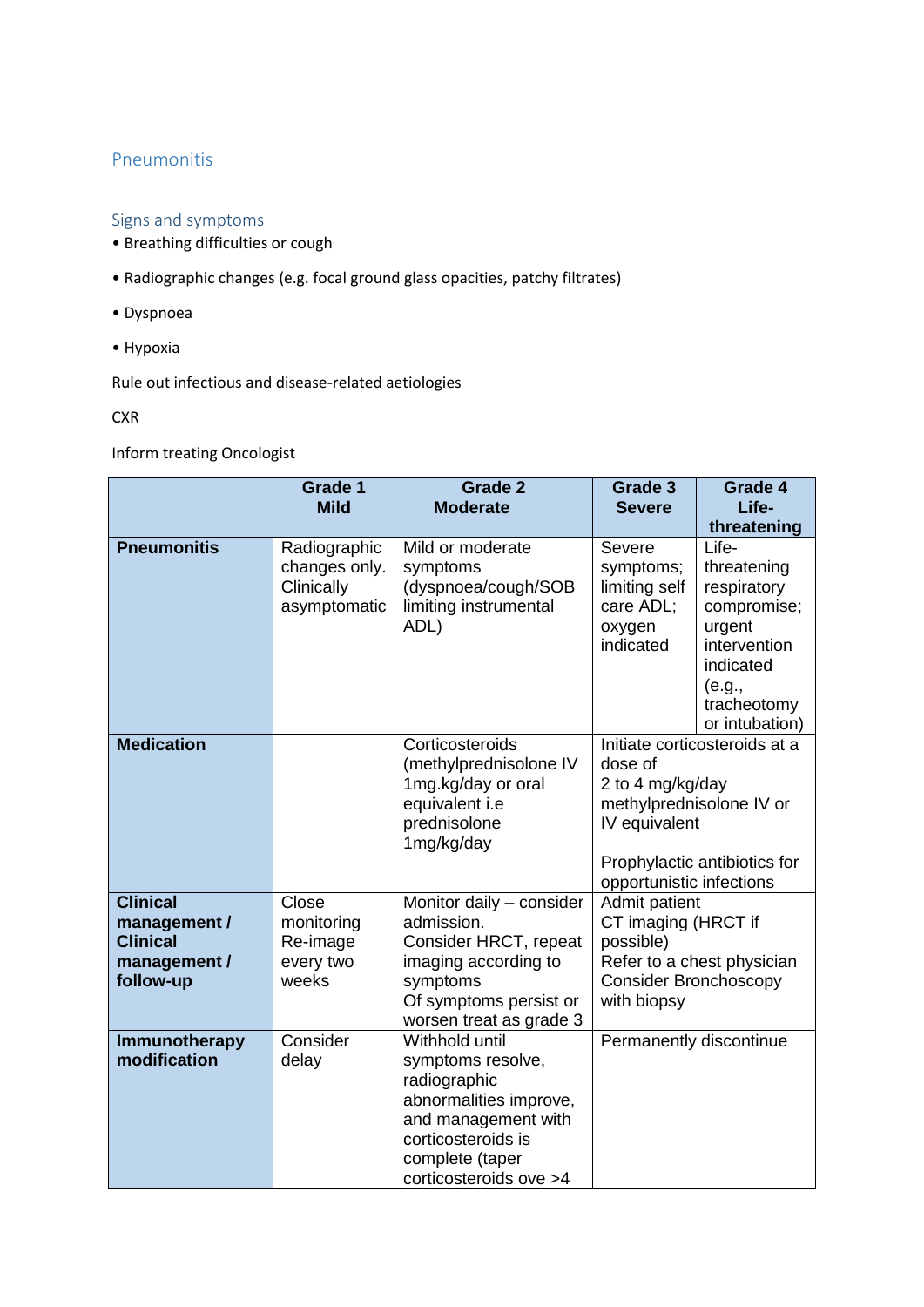|--|

# Hepatitis

# Signs and symptoms

- Elevations in transaminases
- Total bilirubin elevations
- Jaundice
- Right sided abdominal pain
- Tiredness

Rule out infectious and disease-related aetiologies

# Inform treating Oncologist

|                                              | Grade 2<br><b>Moderate</b>                                                                                                                                                                                                          | Grade 3,4 Severe or<br>Life-threatening                                                                                                                                                                                                                                               |
|----------------------------------------------|-------------------------------------------------------------------------------------------------------------------------------------------------------------------------------------------------------------------------------------|---------------------------------------------------------------------------------------------------------------------------------------------------------------------------------------------------------------------------------------------------------------------------------------|
| <b>Hepatobiliary</b><br>disorders            | Moderate; minimal, local or<br>noninvasive intervention indicated;<br>limiting age-appropriate instrumental<br><b>ADL</b>                                                                                                           | Severe or medically<br>significant but not<br>immediately life-<br>threatening; hospitalization<br>or prolongation of existing<br>hospitalization indicated;<br>disabling; limiting self care<br>ADL, Grade 4: Life-<br>threatening consequences;<br>urgent intervention<br>indicated |
| <b>ALT</b><br><b>AST</b>                     | 3-5xULN                                                                                                                                                                                                                             | >5xULN                                                                                                                                                                                                                                                                                |
| <b>Bilirubin</b>                             | 1.5-3xULN                                                                                                                                                                                                                           | >3xULN                                                                                                                                                                                                                                                                                |
| <b>Medication</b>                            | Persistent elevations in laboratory<br>values should be managed with<br>corticosteroids at a dose of 0.5 to 1<br>mg/kg/day methylprednisolone IV<br>or oral equivalents                                                             | Initiate corticosteroids at<br>a dose of<br>1 to 2 mg/kg/day<br>methylprednisolone IV<br>or oral equivalents (i.e<br>prednisolone<br>1mg/kg/day)<br>Consider prophylactic<br>antibiotics to prevent<br>opportunistic infections                                                       |
| <b>Clinical</b><br>management /<br>follow-up | Imaging of liver to rule out PD<br>Check autoimmune panel-anti-ANA,<br>SMA, SLA/LP, LKM-1, LCI<br>Perform hepatitis viral serology<br>Check LFT's every 3 days<br>Review concomitant medication<br>If symptoms persist or worsen or | Imaging of liver to rule out<br><b>PD</b><br>Consider admission<br>depending on clinical<br>condition and severity of<br>liver abnormalities.<br>•Assess: autoimmune<br>panel-anti-ANA, SMA,                                                                                          |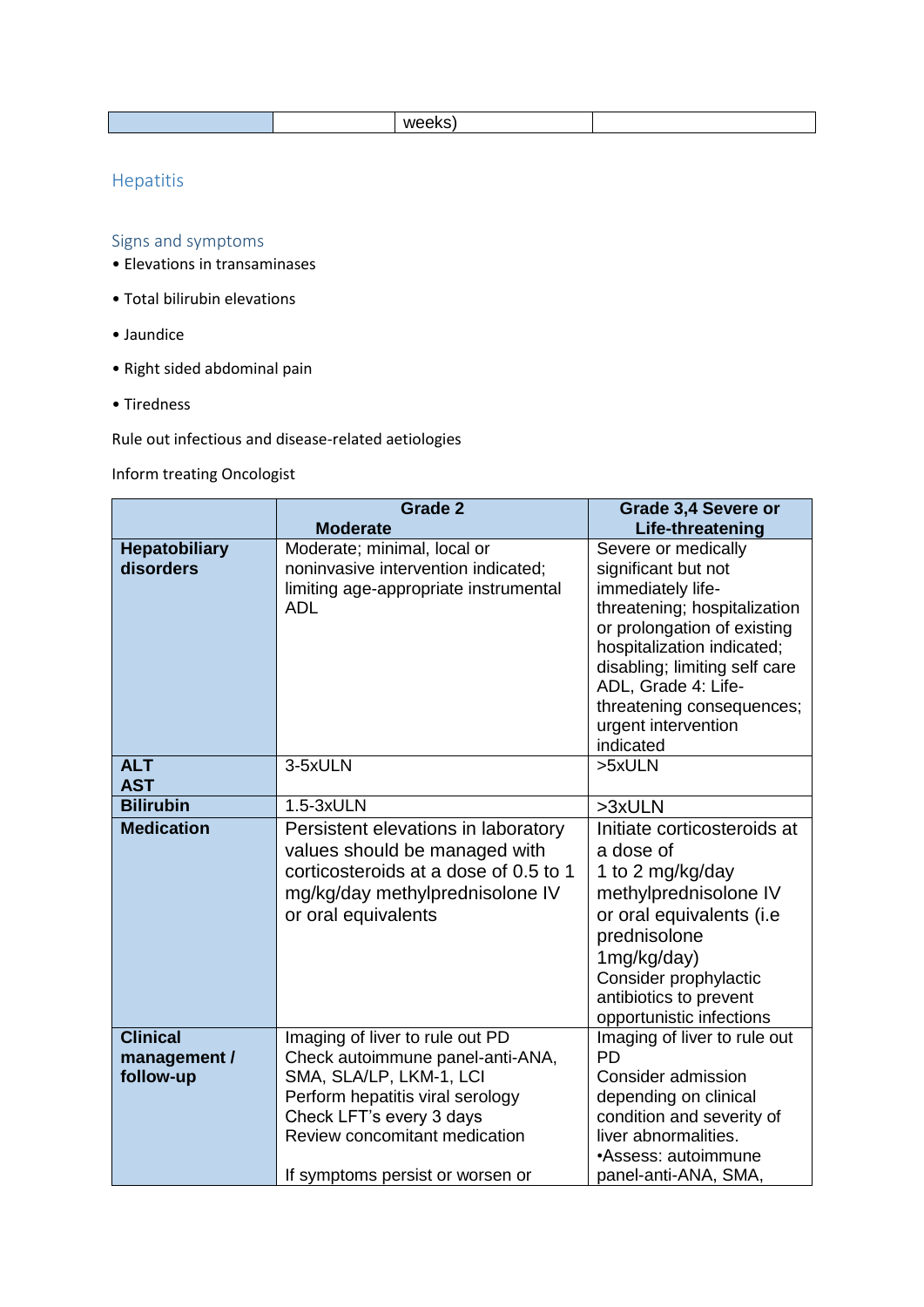|               | relapse treat as grade 3              | SLA/LP, LKM-1, LCI                              |
|---------------|---------------------------------------|-------------------------------------------------|
|               |                                       | Perform hepatitis viral                         |
|               |                                       | serology                                        |
|               |                                       | Daily LFT's                                     |
|               |                                       | Review concomitant                              |
|               |                                       | medication                                      |
|               |                                       | Consider referal to                             |
|               |                                       | hepatologist for further                        |
|               |                                       | advice especially for                           |
|               |                                       | patients who are                                |
|               |                                       | referactory to                                  |
|               |                                       | corticosteroids- to consider                    |
|               |                                       | mycophenolate mofetil 1G                        |
|               |                                       | twice daily has been used                       |
|               |                                       | (using guidelines for                           |
|               |                                       | immunosuppression of                            |
|               |                                       | liver transplants) with<br>supportive treatment |
|               |                                       | including prophylactic                          |
|               |                                       | infection treatment                             |
|               |                                       | If still no improvement after                   |
|               |                                       | 5- days- consider adding                        |
|               |                                       | 0.10 -0.15mg/kg/day of                          |
|               |                                       | tacrolimus.                                     |
|               |                                       | Continue to check LFT's                         |
|               |                                       | regularly for at least 2                        |
|               |                                       | weeks to monitor                                |
|               |                                       | sustained response to                           |
|               |                                       | treatment                                       |
| Immunotherapy | Withhold dose until an adverse        | Permanently discontinue                         |
| modification  | reaction resolves to Grade 1 or Grade |                                                 |
|               | 0 (or returns to baseline).           |                                                 |
|               | If symptoms persist or worsen or      |                                                 |
|               | relapse manage as grade 3             |                                                 |

# Skin toxicity

|                                                   | <b>Grade 1</b>                                                                                                        | Grade2                                                                                                                                                               | Grade 3                                                                                                             | Grade4                                        |
|---------------------------------------------------|-----------------------------------------------------------------------------------------------------------------------|----------------------------------------------------------------------------------------------------------------------------------------------------------------------|---------------------------------------------------------------------------------------------------------------------|-----------------------------------------------|
| <b>Rash</b><br>maculopapula                       | Macules/papul<br>es covering<br><10% BSA with<br>or without<br>symptoms<br>(e.g., pruritus,<br>burning,<br>tightness) | Macules/papul<br>es covering 10<br>- 30% BSA with<br>or without<br>symptoms<br>(e.g., pruritus,<br>burning,<br>tightness);<br>limiting<br>instrumental<br><b>ADL</b> | Macules/papul<br>es covering<br>>30% BSA with<br>or without<br>associated<br>symptoms;<br>limiting<br>self care ADL |                                               |
| <b>Rash</b><br>papulopustul<br>ar or<br>acneiform | Papules and/or<br>pustules<br>covering $<$ 10%<br>BSA, which                                                          | Papules and/or<br>pustules<br>covering 10-<br>30% BSA,                                                                                                               | Papules and/or<br>pustules<br>covering $>30\%$<br>BSA, which                                                        | Papules<br>and/or<br>pustules<br>covering any |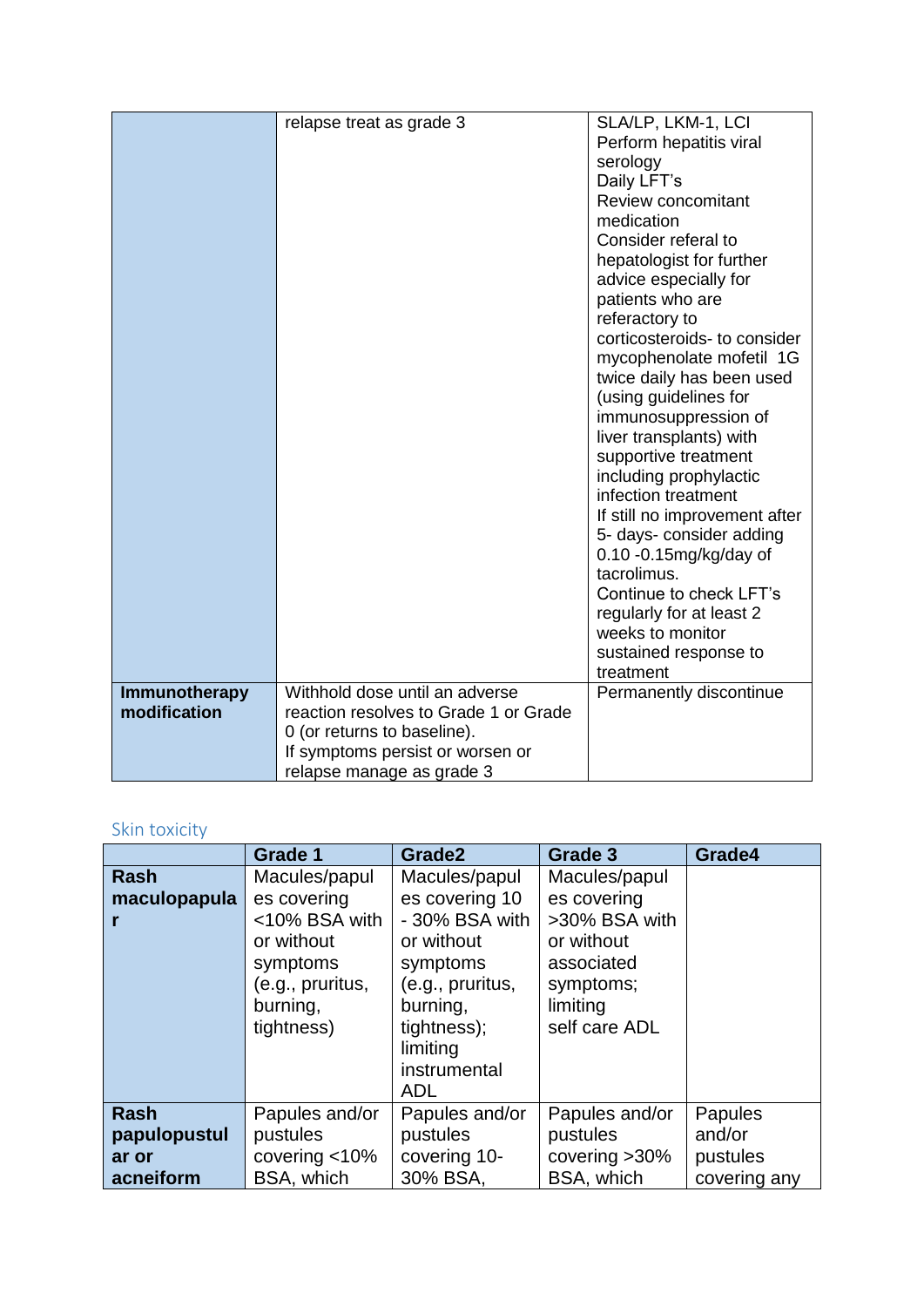|                                                                                     | may or may not<br>be associated<br>with symptoms<br>of pruritus or<br>tenderness                                                       | which<br>may or may not<br>be associated<br>with symptoms<br>of pruritus or<br>tenderness;<br>associated with<br>psychosocial<br>impact; limiting<br>instrumental<br><b>ADL</b>                                                            | may or may not<br>be associated<br>with symptoms<br>of pruritus or<br>tenderness;<br>limiting self-<br>care<br>ADL;<br>associated with<br>local<br>superinfection<br>with oral<br>antibiotics<br>indicated                                                                                                                  | % BSA,<br>which<br>may or may<br>not be<br>associated<br>with<br>symptoms of<br>pruritus or<br>tenderness<br>and are<br>associated<br>with<br>extensive<br>superinfection<br>with IV<br>antibiotics<br>indicated;<br>lifethreatenin<br>g<br>consequence<br>s |
|-------------------------------------------------------------------------------------|----------------------------------------------------------------------------------------------------------------------------------------|--------------------------------------------------------------------------------------------------------------------------------------------------------------------------------------------------------------------------------------------|-----------------------------------------------------------------------------------------------------------------------------------------------------------------------------------------------------------------------------------------------------------------------------------------------------------------------------|--------------------------------------------------------------------------------------------------------------------------------------------------------------------------------------------------------------------------------------------------------------|
| <b>Allergic</b><br>reaction                                                         | <b>Transient</b><br>flushing or<br>rash,<br>drug fever $<$ 38<br>degrees C<br>(< 100.4<br>degrees F);<br>intervention not<br>indicated | Intervention or<br>infusion<br>interruption<br>indicated;<br>responds<br>promptly to<br>symptomatic<br>treatment (e.g.,<br>antihistamines,<br>NSAIDS,<br>narcotics);<br>prophylactic<br>medications<br>indicated for<br>$\epsilon$ =24 hrs | Prolonged<br>(e.g., not<br>rapidly<br>responsive to<br>symptomatic<br>medication<br>and/or brief<br>interruption of<br>infusion);<br>recurrence of<br>symptoms<br>following initial<br>improvement;<br>hospitalization<br>indicated for<br>clinical<br>sequelae (e.g.,<br>renal<br>impairment,<br>pulmonary<br>infiltrates) | Life-<br>threatening<br>consequence<br>s; urgent<br>intervention<br>indicated                                                                                                                                                                                |
| <b>Toxic</b><br>epidermal<br>necrolysis<br>(Stevens-<br><b>Johnson</b><br>Syndrome) |                                                                                                                                        |                                                                                                                                                                                                                                            |                                                                                                                                                                                                                                                                                                                             | <b>Skin</b><br>sloughing<br>covering<br>>=30% BSA<br>with<br>associated<br>symptoms<br>(e.g.,                                                                                                                                                                |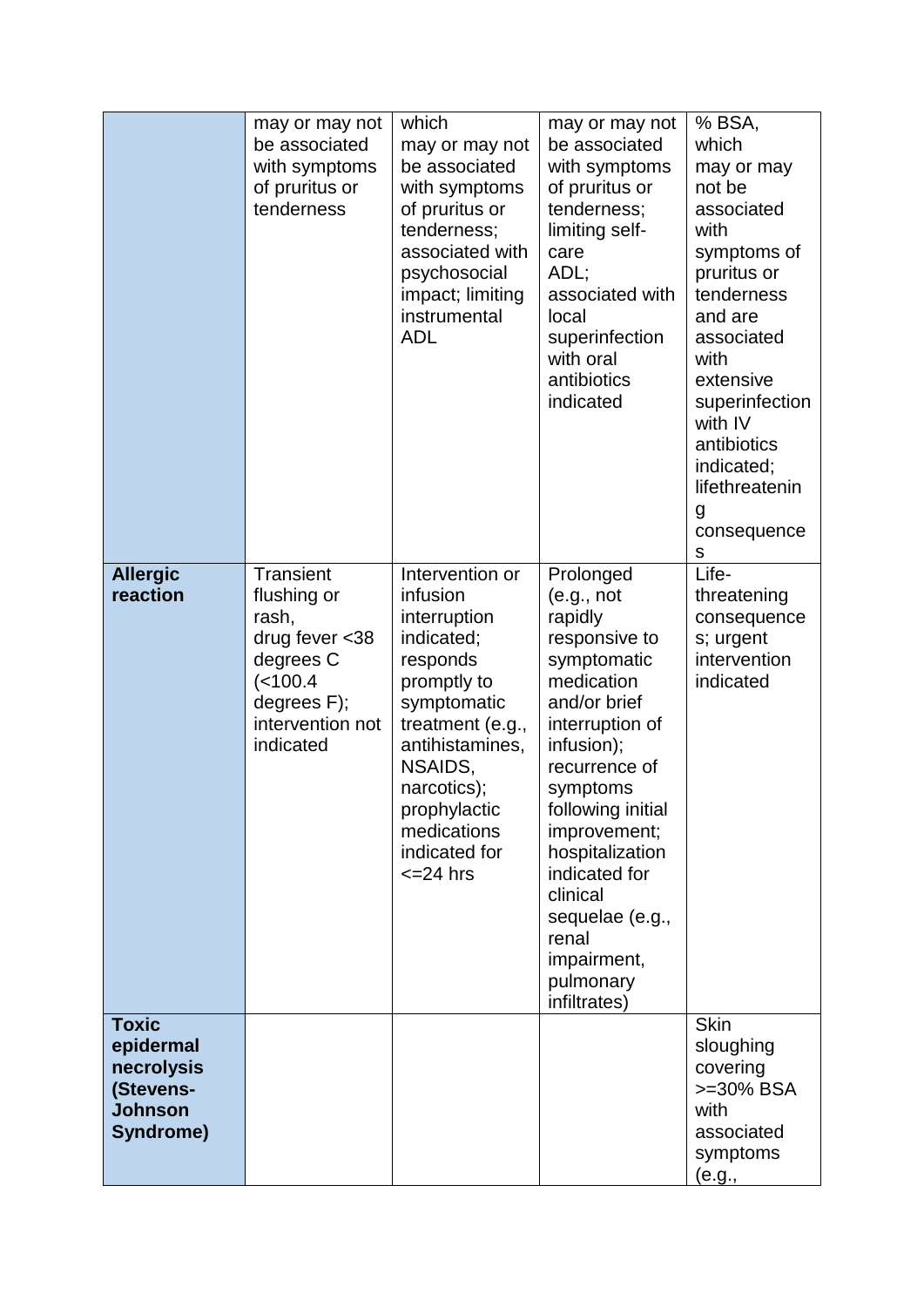|  |  | erythema,   |
|--|--|-------------|
|  |  | purpura, or |
|  |  | epidermal   |
|  |  | detachment) |

Grade 1 rash

- Regular monitoring
- Consider anti-histamines
- Conider topical steroids
- Continue immunotherapy

#### Grade 2 rash

- Increase monitoring
- Anti-histamines
- Localised rash:

Topical steroidal based cream

1% Hydrocortisone (acetate) cream bd for face

Betamethasone valerate (Betnovate) 0.1% cream to other sites

- Extensive rash: prednisolone 0.5- 1mg/kg od x 3-7 days-max. 60mg/day
- Withhold treatment until ≤ Grade 1

#### Grade 3 rash

Withhold immunotherapy until symptoms resolve and management with steroids is complete

Sever rash should be treated with high-dose corticosteroids i.e 1-2mg.kg/day or BD of IV

methylprednisolone or equivalents.

Specialist dermatology advice

#### **Steroids need to be tapered over >4 weeks**

Grade 4 rash, >50% skin surface, generalised, exfoliative, ulcerative, bullous dermatitis Permanently discontinue immunotherapy

Admit patient

Urgent specialist Dermatology advice

• High-dose IV corticosteroid therapy (eg, methylprednisolone 2 mg/kg once/twice or equivalent eg hydrocortisone)

- Regular ob's and fluid balance
- Anti-histamines-hydroxyzine 25mg qds max. 100mg daily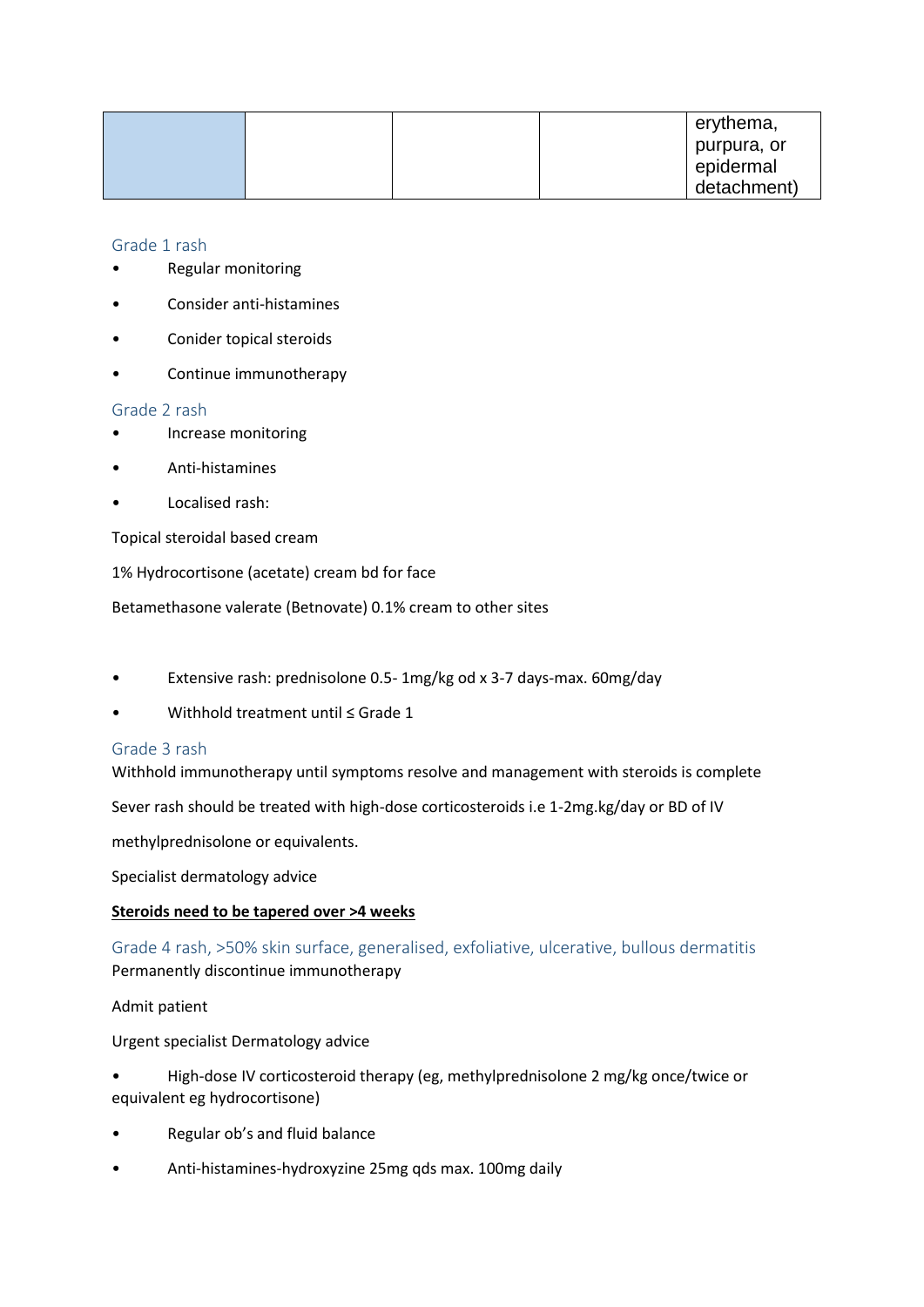• Topical emollient cream-cetraben

### **Steroid tapper over >2 months**

### Stevens-Johnson Syndrome

Urgnet admission and early specialist referral, will require referral to specialist centre

# Renal toxicity / Nephritis

### Signs and symptoms

- Asymptomatic increase in serum creatinine
- Other abnormal kidney function tests
- Decreased volume of urine

Rule out disease–related aetiologies

Inform Treating Oncologist

|                                              | Grade1                                                                                   | Grade2/3                                                                                                                                               | Grade 4                                                                                                                                                                  |
|----------------------------------------------|------------------------------------------------------------------------------------------|--------------------------------------------------------------------------------------------------------------------------------------------------------|--------------------------------------------------------------------------------------------------------------------------------------------------------------------------|
| <b>Creatinine</b>                            | 1-1.5xbaseline, 1-<br>1.5 x ULN                                                          | $>1.5 - 6.0$ x baseline; $>1.5$<br>$-6.0 \times ULN$ ,                                                                                                 | $>6.0$ x ULN                                                                                                                                                             |
| <b>Medication</b>                            |                                                                                          | Initiate corticosteroids at a<br>dose of<br>0.5 to 1 mg/kg/day<br>methylprednisolone IV or<br>oral equivalents (i.e<br>prednisolone 1mg/kg/day)        | Initiate corticosteroids<br>at a dose of<br>1 to 2 mg/kg/day<br>methylprednisolone<br>IV<br>or oral equivalents                                                          |
| <b>Clinical</b><br>management /<br>follow-up | Weekly creatinine<br>monitoring<br><b>Exclude other</b><br>casues of renal<br>impairment | Monitor Cratinine every 2-<br>3 days.<br>Exclude other causes of<br>renal impairment<br>If symptoms persist,<br>worsen or relapse, treat<br>as grade 4 | Admit patient<br>Monitor creatinine<br>daily<br>Exclude other causes<br>of renal impairment<br>Consider renal<br>biopsy/USS<br>Refer to renal team<br>for further advice |
| Immunotherapy<br>modification                | Continue<br>immunotherapy                                                                | Withhold until creatinine<br>returns to baseline and<br>management with<br>corticosteroids is<br>complete                                              | Permanently<br>discontinue                                                                                                                                               |

### Other autoimmune adverse reactions

Infusion / allergic reactions

| <b>Allergic</b> | Transient   | Intervention or | Prolonged  | Life-       |
|-----------------|-------------|-----------------|------------|-------------|
| reaction        | flushing or | infusion        | (e.g., not | threatening |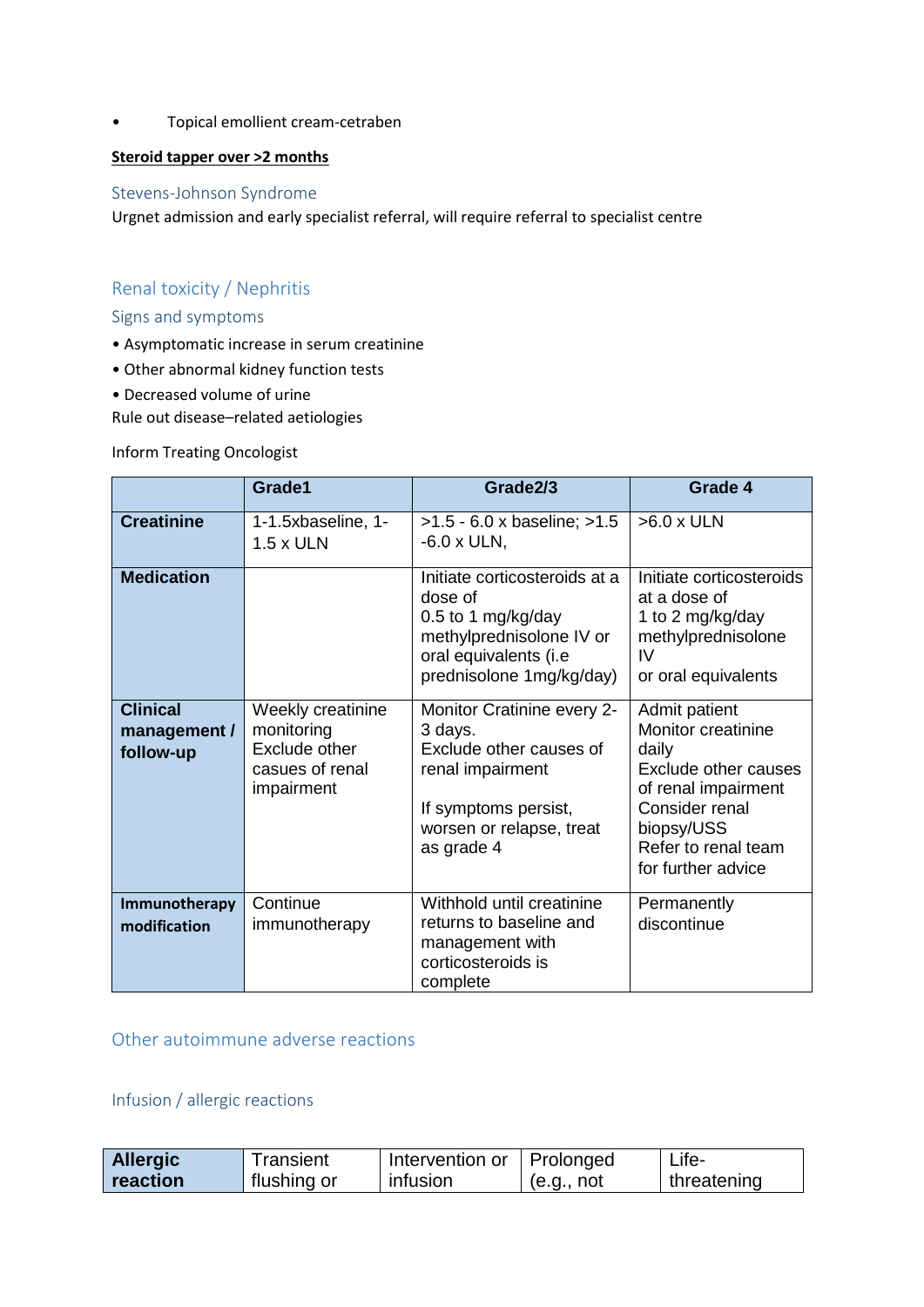| rash,<br>drug fever<br><38 degrees<br>С<br>(< 100.4<br>degrees $F$ );<br>intervention<br>not indicated | interruption<br>indicated;<br>responds<br>promptly to<br>symptomatic<br>treatment<br>(e.g.,<br>antihistamines,<br>NSAIDS,<br>narcotics);<br>prophylactic<br>medications<br>indicated for<br>$\epsilon$ =24 hrs | rapidly<br>responsive to<br>symptomatic<br>medication<br>and/or brief<br>interruption of<br>infusion);<br>recurrence of<br>symptoms<br>following initial<br>improvement;<br>hospitalization<br>indicated for<br>clinical<br>sequelae<br>(e.g., renal<br>impairment,<br>pulmonary | consequences;<br>urgent<br>intervention<br>indicated |
|--------------------------------------------------------------------------------------------------------|----------------------------------------------------------------------------------------------------------------------------------------------------------------------------------------------------------------|----------------------------------------------------------------------------------------------------------------------------------------------------------------------------------------------------------------------------------------------------------------------------------|------------------------------------------------------|
|--------------------------------------------------------------------------------------------------------|----------------------------------------------------------------------------------------------------------------------------------------------------------------------------------------------------------------|----------------------------------------------------------------------------------------------------------------------------------------------------------------------------------------------------------------------------------------------------------------------------------|------------------------------------------------------|

Aseptic meningitis /encephalitis

Autoimmune neuropathy (including facial and abducens nerve paresis)

Guillain‑ Barré syndrome

Pancreatitis

Uveitis

Demyelination

Myasthenic syndrome

- For suspected immune related adverse reactions, adequate evaluation should be performed to confirm aetiology or exclude other causes.
- Based on the severity of the adverse reaction, immunotherapy should be withheld and corticosteroids administered.
- Early specialist advice should be sought.
- Upon improvement, immunotherapy may be resumed after corticosteroid taper (taper > 4 weeks).
- Immunotherapy should be permanently discontinued for any severe immune related adverse reaction that recurs and for any life-threatening immune-related adverse reaction.

# From Pembrolizumab SPC

### **Withhold KEYTRUDA for any of the following:**

- Grade 2 pneumonitis.
- Grade 2 or 3 colitis.
- Grade 3 or 4 endocrinopathies.
- Grade 2 nephritis.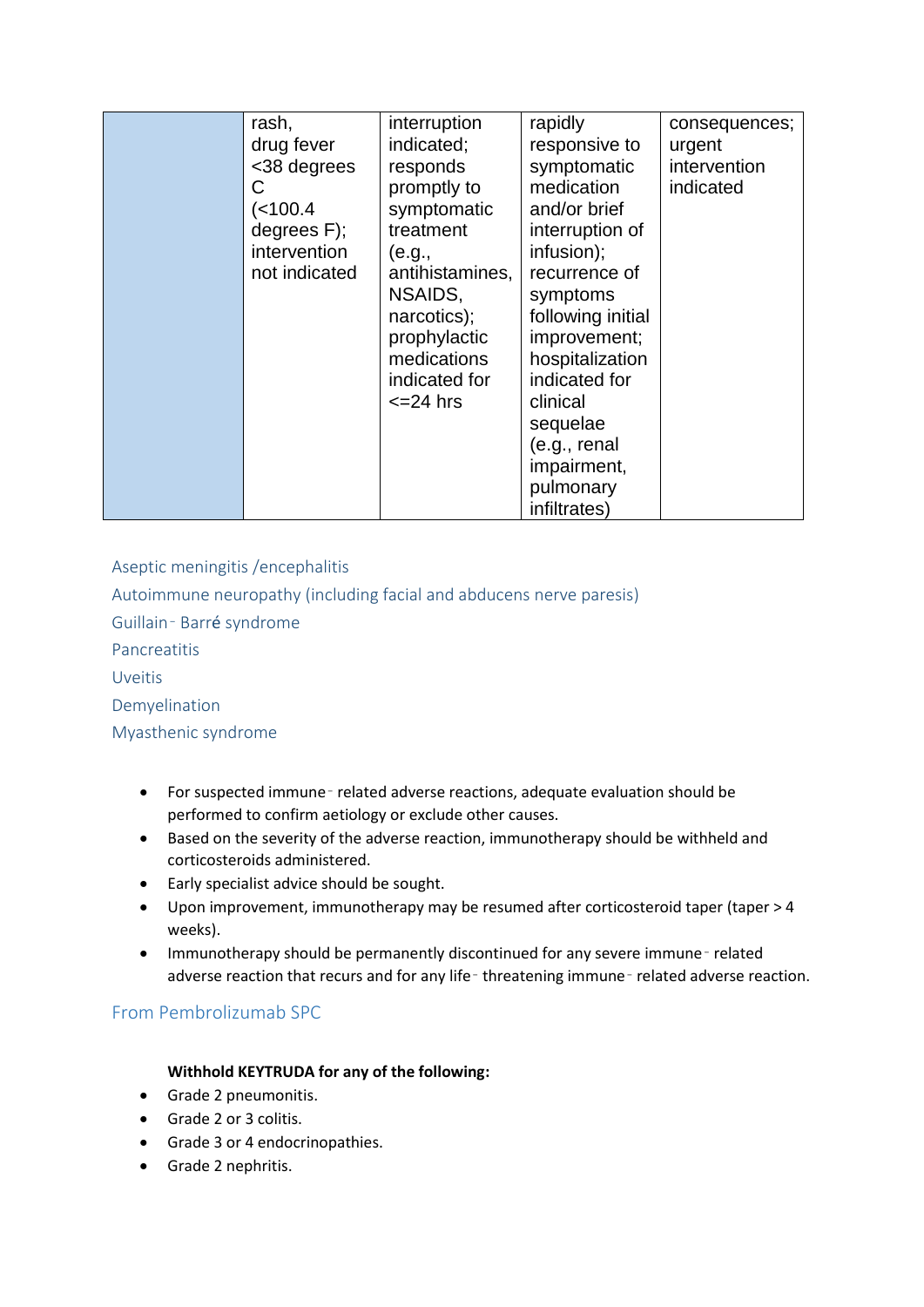- Aspartate aminotransferase (AST) or alanine aminotransferase (ALT) greater than 3 and up to5 times upper limit of normal (ULN) or total bilirubin greater than 1.5 and up to 3 times ULN
- Any other severe or Grade 3 treatment-related adverse reaction
- Resume KEYTRUDA in patients whose adverse reactions recover to Grade 0-1. **Permanently discontinue KEYTRUDA for any of the following:**
- Any life-threatening adverse reaction (excluding endocrinopathies controlled with hormone
- replacement therapy)
- Grade 3 or 4 pneumonitis or recurrent pneumonitis of Grade 2 severity [see Warnings and
- Precautions
- Grade 3 or 4 nephritis [see Warnings and Precautions.
- AST or ALT greater than 5 times ULN or total bilirubin greater than 3 times ULN. For patients with liver metastasis who begin treatment with Grade 2 AST or ALT, if AST or ALT increases by greater than or equal to 50% relative to baseline and lasts for at least 1 week Grade 3 or 4 infusion-related reactions [see Warnings and Precautions.
- Inability to reduce corticosteroid dose to 10 mg or less of prednisone or equivalent per day within 12 weeks
- Persistent Grade 2 or 3 adverse reactions (excluding endocrinopathies controlled with hormone replacement therapy) that do not recover to Grade 0-1 within 12 weeks after last dose of KEYTRUDA.
- Any severe or Grade 3 treatment-related adverse reaction that recurs [see Warnings andPrecautions.

# From Nivolumab SPC

- When nivolumab is administered in combination with ipilimumab, refer to the Summary of Product Characteristics for ipilimumab prior to initiation of treatment. Immune-related adverse reactions have occurred at higher frequencies when nivolumab was administered in combination with ipilimumab compared with nivolumab as monotherapy. Most immunerelated adverse reactions improved or resolved with appropriate management, including initiation of corticosteroids and treatment modifications (see section 4.2).
- Cardiac adverse events and pulmonary embolism have also been reported with combination therapy. Patients should be monitored for cardiac and pulmonary adverse reactions continuously, as well as for clinical signs, symptoms, and laboratory abnormalities indicative of electrolyte disturbances and dehydration prior to and periodically during treatment. Nivolumab in combination with ipilimumab should be discontinued for life-threatening or recurrent severe cardiac and pulmonary adverse reactions.
- Patients should be monitored continuously (at least up to 5 months after the last dose) as an adverse reaction with nivolumab or nivolumab in combination with ipilimumab may occur at any time during or after discontinuation of therapy.
- For suspected immune-related adverse reactions, adequate evaluation should be performed to confirm aetiology or exclude other causes. Based on the severity of the adverse reaction,